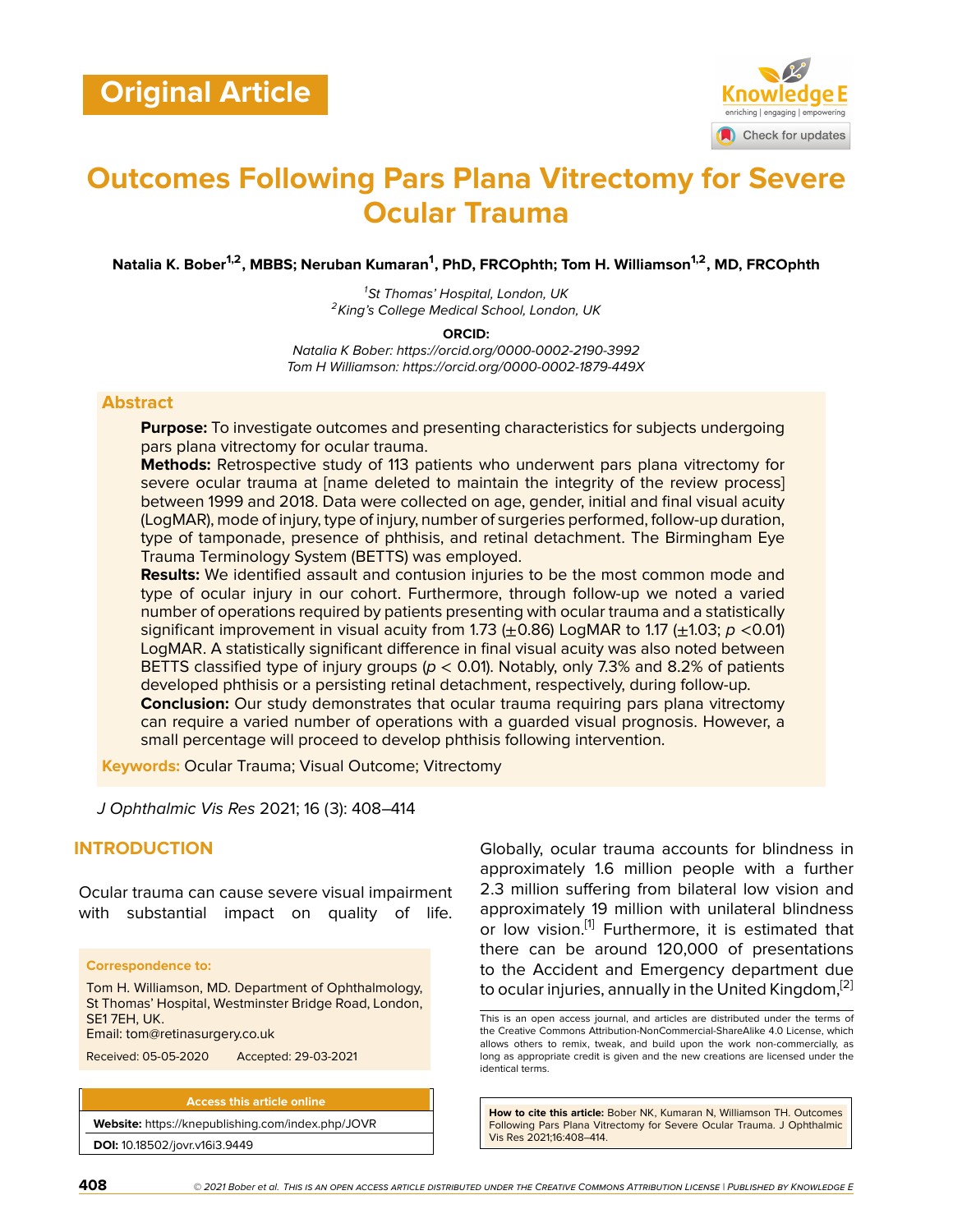with hospital admissions estimated to be 8.14 per 100,000 people.<sup>[[3](#page-6-2)]</sup>

Surgical intervention following ocular trauma has two main objectives, firstly to protect ocular integrity and secondly to improve/stabilize vision. The majority of ocular injuries that causes substantial visual loss involve the posterior segment of the eye and as a result these patients often undergo posterior segment (vitreoretinal) surgery.

Pars plana vitrectomy (PPV) allows the reconstruction of the posterior segment of the eye, clear visually significant vitreous opacities, control inflammation, and where appropriate treat retinal detachment. It can also be used to manage posterior segment complications of closed-globe/contusion injuries including retinal detachment, macular hole, and vitreous hemorrhage.<sup>[\[4\]](#page-6-3)</sup> PPV was found to have a good prognosis, contributing to significant improvements in visual outcomes following ocular trauma.<sup>[\[5,](#page-6-4) [6\]](#page-6-5)</sup> When used as a primary procedure, it resulted in more eyes achieving the final vision of light perception (LP) or better, compared to those that did not undergo the surgery.<sup>[[5](#page-6-4)]</sup> An important complication of open globe trauma and associated retinal detachment is proliferative vitreoretinopathy, an intraocular scarring process, which can lead to recurrent retinal detachment, associated with poor final visual outcomes.<sup>[[7\]](#page-6-6)</sup>

Many groups have investigated independent prognostic factors for ocular trauma. Commonly reported poor prognostic factors include poor initial visual acuity, relative afferent pupillary defect, multiple surgeries, posterior ocular (zone III,  $>5$  mm posterior to the limbus) injury, vitreous hemorrhage, hyphema, lid laceration, and posterior wound location.[[5](#page-6-4), [6,](#page-6-5) [8–](#page-6-7)[10\]](#page-6-8) This was taken further by one group, who developed Ocular Trauma Score  $(OTS).$ <sup>[[11\]](#page-6-9)</sup> This score system uses the information of the initial visual acuity, presence of globe rupture, endophthalmitis, perforating injury, retinal detachment, and relative afferent pupillary to estimate the visual outcomes.

Furthermore, given a lack of standardization of classifications and definitions used in ocular trauma studies, the Birmingham Eye Trauma Terminology System (BETTS) was created, introducing a simple and consistent way of classifying ocular trauma, allowing easier and more objective comparison.<sup>[\[12](#page-6-10)]</sup>

The epidemiology of eye injuries is known to vary depending on the population studied and is influenced by multiple factors including lifestyle, socioeconomic status, traffic state, and recreational activities.<sup>[[13\]](#page-6-11)</sup>

A number of studies have investigated the epidemiology of ocular trauma. Knowledge of specific risk factors associated with ocular injuries in a population can contribute to targeted campaigns that aim to reduce the incidence of ocular trauma in the community.<sup>[[14](#page-6-12)]</sup> This in turn may involve specifically designed programs to increase the workplace safety and awareness of ocular injuries.<sup>[[15\]](#page-6-13)</sup>

Herein, we aim to investigate the frequency of both different modes and types (based on BETTS) of ocular trauma and surgical outcomes of PPV.

# **METHODS**

A retrospective analysis of 113 patients who had undergone PPV at St Thomas' Hospital, London, UK between July 23, 1999 and June 25, 2018 was conducted using the VITREOR database (Microsoft Access, Albuquerque, USA). The study was completed in adherence to the tenets of the Declaration of Helsinki and received appropriate local approvals. All patients underwent PPV for posterior segment complications requiring surgical intervention. Data were collected on age, gender, visual acuity (LogMAR), mode of injury, type of injury, type of tamponade, number of surgeries performed, and time of follow-up. Furthermore, outcomes of phthisis and retinal detachment were noted. Mode of injury was classified into assault, domestic, industrial, road traffic accidents, and sport-related injury. Similarly, the type of ocular injury was categorized as per the BETTS classification, that is, as follows: contusion (without a full-thickness wound to the eye), intraocular foreign body (IOFB), penetrating (entrance wound alone), perforating (entrance and exit wound), and rupture (full thickness wound caused by a blunt trauma).<sup>[[12\]](#page-6-10)</sup> All patients included in the study, including those with ocular contusions, underwent PPV.

All statistical analysis was performed using the SPSS Statistics software package (IBM, New York, USA). The perforating injury group was excluded from analysis due to its comparatively low number. A Chi-square test of independence was used to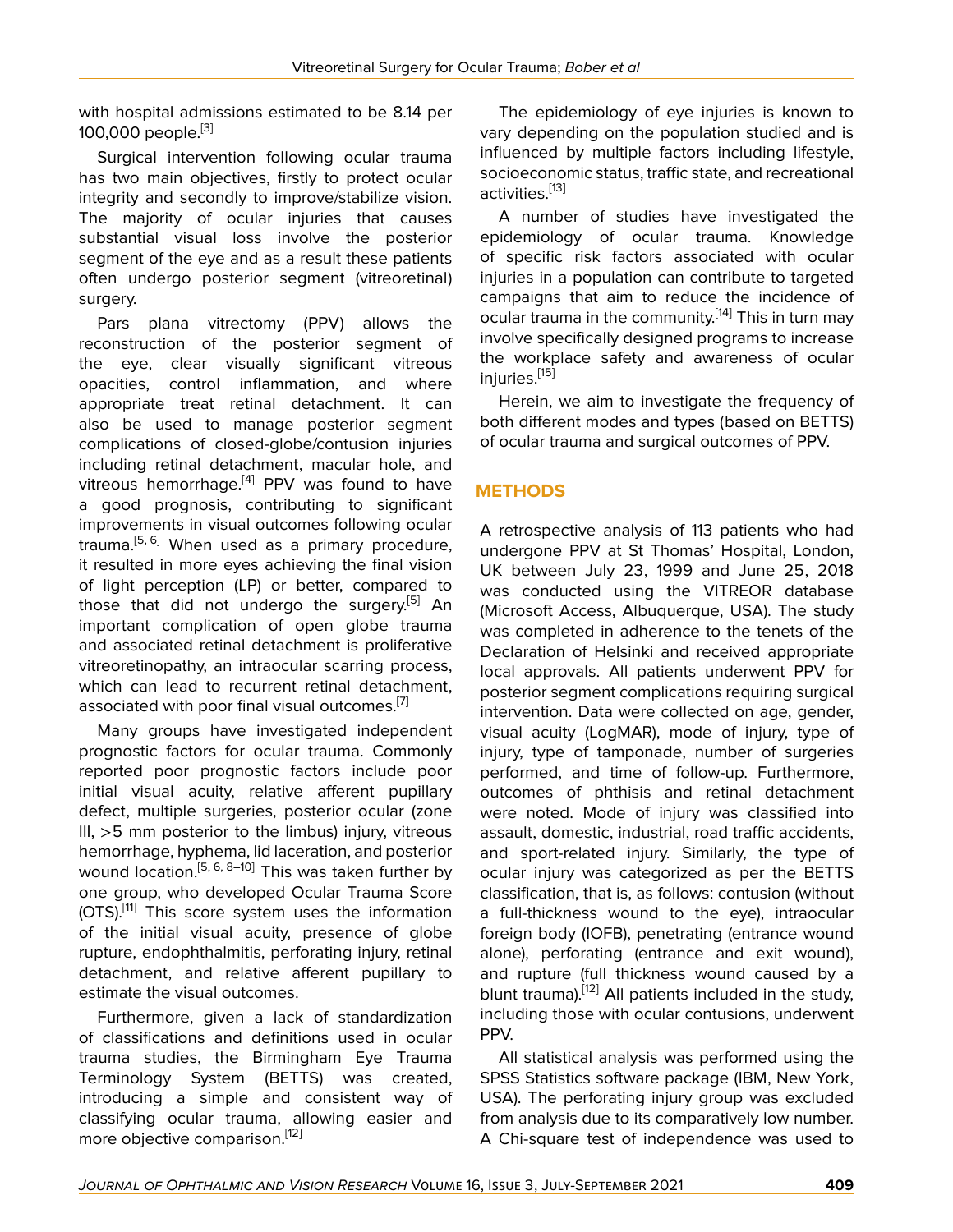investigate the difference in frequency of ocular trauma between men and women. The mean preoperative and postoperative visual acuities were compared using a paired *t*-test. A one-way analysis of variance (ANOVA) and a subsequent Tukey's post-hoc test were used to investigate whether there was a difference in the age of presentation between each mode of injury and whether different BETTS classified types of injury were associated with the need for greater or fewer operations and a better or worse final visual acuity. Multiple regression analysis was undertaken to investigate age, gender, initial visual acuity, and type of ocular injury (as defined by the BETTS classification) on final visual acuity.

The study was completed in adherence to the tenets of the Declaration of Helsinki and received appropriate local approvals.

# **RESULTS**

## **Cohort Demographics**

The study included 113 patients, of whom 99 were male and 14 female. Age ranged from 6.2 years to 87.7 years with a mean age of 42.7 years (SD:  $±18.8$  years). Longitudinal data were available for 110 patients with follow-up ranging from 1 day to 12.1 years with a mean follow-up of 1.8 years  $(\pm 2.5)$ .

Men were found to have a statistically significantly higher risk of ocular trauma, contributing to 87.6% of all analyzed cases (*p*  $< 0.01$ ).

In terms of mode of injury, assault (35 cases) and industrial (33 cases) were the most common modes of injury, followed by domestic (25 cases) and sport (14 cases). Least common were road traffic accidents (6 cases). As per the BETTS classification, contusion was the most common type of injury recorded (47 cases), followed by IOFB (25 cases). Notably, all IOFB injuries included posterior segment involvement. As demonstrated in Figure 1, contusion injuries appeared to be most common in those suffering an assault (16 cases) while IOFB were most common in industrial injuries (16 cases). Furthermore, we identified a statistically significant difference in age of presentation between mode of injury groups (*p* < 0.01). Post-hoc analysis revealed a higher mean age at presentation in domestic injuries (54.1  $\pm$  25.0 years) when compared to the sports-related injuries

(33.6  $\pm$  19.4 years,  $p < 0.01$ ) and industrial injuries  $(38.0 \pm 12.3 \text{ years}, p < 0.01)$ .

# **Surgical Outcomes**

The number of operations required varied from one to five with a mean number of 1.8  $(\pm 1.0)$  operations performed. We identified a statistically significant difference in the number of operations required between the BETTS classified types of injury (*p* = 0.02). The statistically significant difference was found when comparing the number of operations required for contusion injury, mean  $1.51 (\pm 0.91)$  with IOFB injury, mean 2.28 (±1.24, *p* = 0.02), which are also the groups with respectively the smallest and biggest average numbers of surgeries performed per BETTS group.

In our cohort, on follow-up, an improvement from presenting visual acuity was noted in 73 patients (66%); however, 25 patients (23%) were found to have a deterioration in visual acuity, while 12 patients (11%) were found to have no change.

Furthermore, the mean preoperative visual acuity in our cohort was 1.73  $(\pm 0.86)$  LogMAR which was noted to improve postoperatively to a mean of 1.17 (±1.03; *p* < 0.01) LogMAR.

Overall, all BETTS groups were noted to have improvement in final visual acuity, with the only exception of perforating group [Table 2]. Interestingly, as demonstrated in Figure 2, a statistically significant difference in final visual acuity was noted between BETTS classified type of injury groups (*p* < 0.01). Post-hoc analysis revealed that final visual acuity was statistically significantly better in the contusion group  $0.92$  ( $\pm$ 0.91) LogMAR compared to the rupture group 1.68  $(\pm 1.08, p =$ 0.02) LogMAR. Visual acuity was also found to be better in the IOFB group 0.78  $(\pm 0.92)$  LogMAR when compared to the penetrating group 1.55  $(\pm 1.00, p = 0.05)$  LogMAR and rupture group ( $p =$ 0.01).

Patients who underwent PPV in our study required gas, oil, or no tamponade. Gases used include SF6, C2F6, C3F8, and Air. Oil tamponade was found to be most commonly used in all BETTS groups 43.6% (*n* = 48) except contusion, followed by gas tamponade  $30.9\%$  ( $n = 34$ ). PPV without tamponade was least commonly performed 25.5% (*n* = 28). Best final visual acuity was found in a group with no tamponade  $0.63$  ( $\pm$ 0.84) LogMAR, followed by gas tamponade  $0.81$  ( $\pm$ 0.90) LogMAR.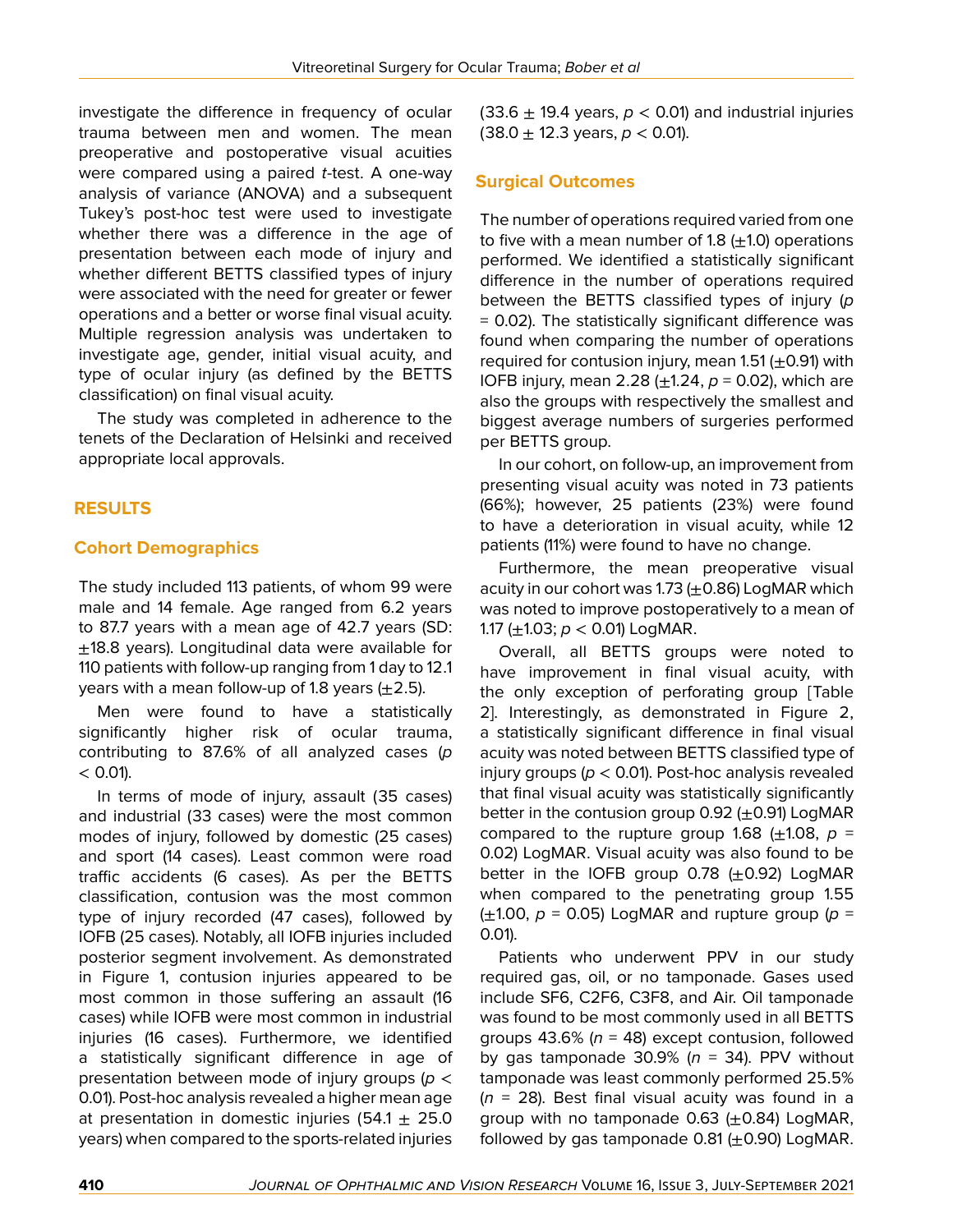

**Figure 1.** Histograms showing BETTS classified type of injury in each mode of injury. This demonstrates increased frequency of contusion injuries in those suffering an assault and an increased incidence of intraocular foreign bodies in industrial injuries.



**Figure 2.** Combined stacked scatterplots and box plots of final visual acuity outcomes in each BETTS classified type of injury. Shown are stacked scatterplots and box plots for contusion injuries (45 eyes), intraocular foreign bodies (25 eyes), penetrating injuries (18 eyes), perforating injuries (3 eyes), and globe rupture (19 eyes). Box plots with box spanning interquartile range with maximum and minimum values (excluding outliers) are provided. Black and blue lines represent median and mean, respectively.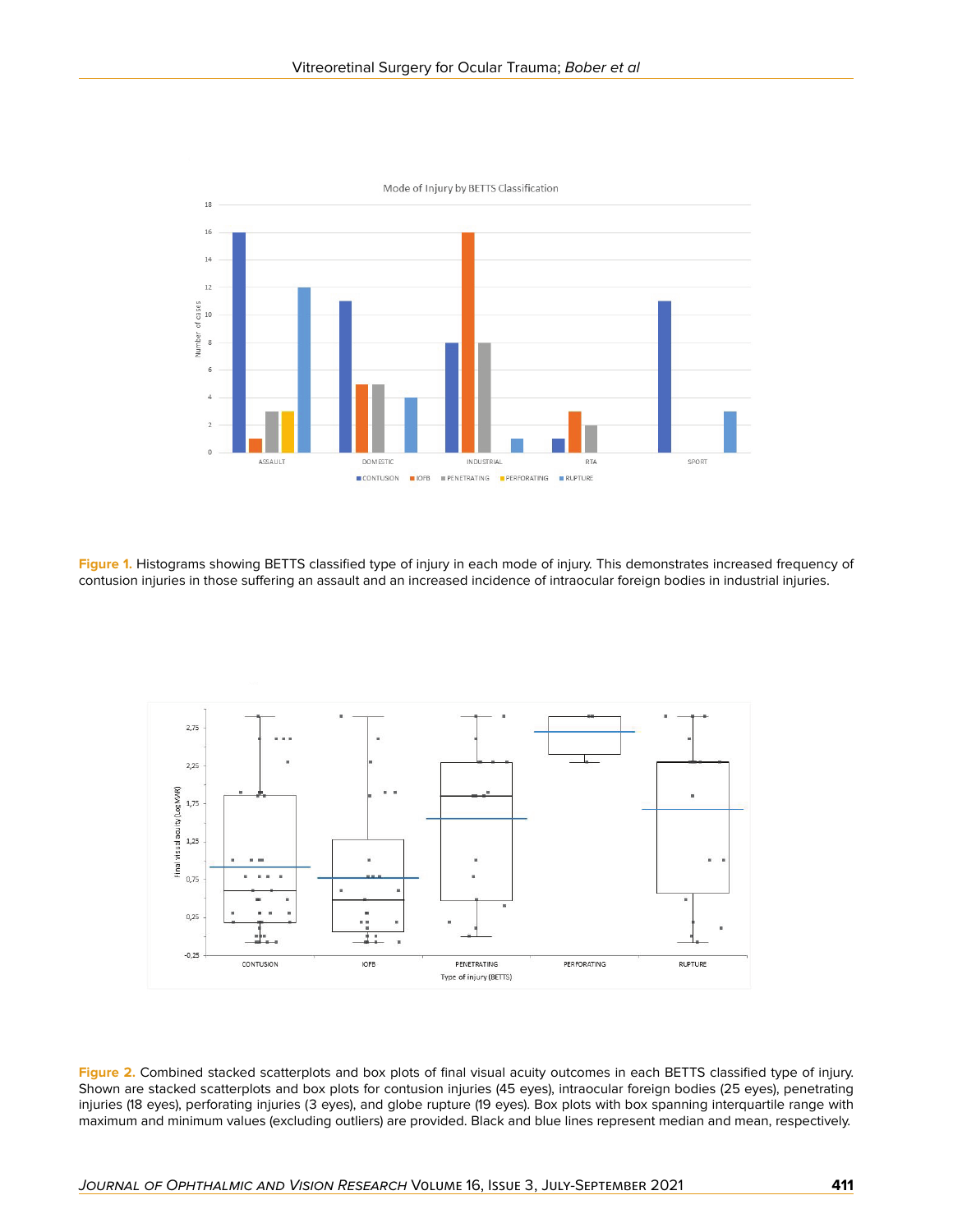| <b>Mode of injury</b> | <b>Number of patients</b> | Mean age | <b>Standard deviation</b> |
|-----------------------|---------------------------|----------|---------------------------|
| Assault               | 35                        | 41.3     | 15.0                      |
| Domestic              | 25                        | 54.1     | 25.0                      |
| Industrial            | 33                        | 38.0     | 12.3                      |
| Road traffic accident | 6                         | 49.5     | 19.0                      |
| Sport                 | 14                        | 33.6     | 19.4                      |
| <b>Total</b>          | 113                       | 42.7     | 18.8                      |

**Table 1.** Demographics showing number of patients and age (mean and standard deviation) for each mode of injury

**Table 2.** Initial pre-op and final post-op visual acuity with overall visual acuity change in different BETTS groups (mean and standard deviation)[LogMAR]

| <b>Cause of PPV</b> | Pre-op VA (Mean $\pm$ SD) [LogMAR] | Post-op VA (Mean ± SD) [LogMAR] | <b>VA change</b> |
|---------------------|------------------------------------|---------------------------------|------------------|
| Contusion           | $1.52 + 0.85$                      | $0.92 + 0.91$                   | $0.60 + 0.19$    |
| <b>IOFB</b>         | $1.40 + 1.01$                      | $0.78 + 0.92$                   | $0.62 \pm 0.27$  |
| Penetrating         | $1.95 + 0.67$                      | $1.55 + 1.00$                   | $0.40 \pm 0.28$  |
| Perforating         | $2.43 + 0.29$                      | $2.70 + 0.35$                   | $-0.27 + 0.26$   |
| Rupture             | $2.03 + 0.59$                      | $1.68 + 1.08$                   | $0.35 \pm 0.28$  |

PPV, pars plana vitrectomy; IOFB, intraocular foreign body; VA, visual acuity; LogMAR, logarithm minimum angle of resolution; SD, standard deviation

As expected, oil tamponade was associated with the worst final visual acuity 1.70  $(+0.97)$  LogMAR [Table 3].

In our cohort, eight patients (7.3%) developed phthisis during their follow-up, with associated poor visual outcomes (with documented visual acuity ranging from hand movement to no LP). Out of all eight patients, three noted no change and five had visual deterioration. Furthermore, of the phthisis cases, four patients presented with ocular rupture – three with perforating injury and one in IOFB injury, as per the BETTS classification system. Retinal detachment persisted in nine patients (8.2%) with results of visual acuity improvement in one patient, no change in three patients, and deterioration in five patients.

A multiple regression analysis was run to predict final VA from age, gender, initial visual acuity, and type of ocular injury. Presenting VA (*p* < 0.01) and type of ocular injury ( $p = 0.046$ ) were identified as statistically significant in predicting final VA.

#### **DISCUSSION**

Ocular trauma is known to be an important cause of visual loss with varying groups investigating

ocular trauma in different countries in different settings.<sup>[[5](#page-6-4), [6](#page-6-5), [16](#page-6-14)]</sup> In this study, we investigated both cross-sectional and longitudinal data in a large cohort of patients presenting with ocular trauma to a large tertiary referral center in London, UK.

We identified men to have a statistically significantly increased risk of ocular trauma, in keeping with multiple other studies.<sup>[[3](#page-6-2), [5](#page-6-4), [10](#page-6-8), [16](#page-6-14)]</sup> Furthermore, we identified a novel finding of assault as the commonest cause of ocular trauma in our cohort. Assault has previously been described as a risk factor for poor visual outcomes.<sup>[\[17\]](#page-6-15)</sup> While other groups have identified home<sup>[[3](#page-6-2)]</sup> and workplace<sup>[[6](#page-6-5)]</sup> as common locations, little has been known about the nature of ocular trauma outside of a conflict setting.<sup>[[10](#page-6-8)]</sup> Similarly, we also identified sports-related ocular injury to be more common in younger patients. This further emphasizes the importance of education on eye protection during sporting activities.

Through investigating outcomes using the BETTS classification,<sup>[[12](#page-6-10)]</sup> we identified contusion injuries to be the most common, and furthermore required the least number of operations, achieving a statistically significantly better final visual acuity, when compared to the rupture group. Contusion injuries by definition do not have a full-thickness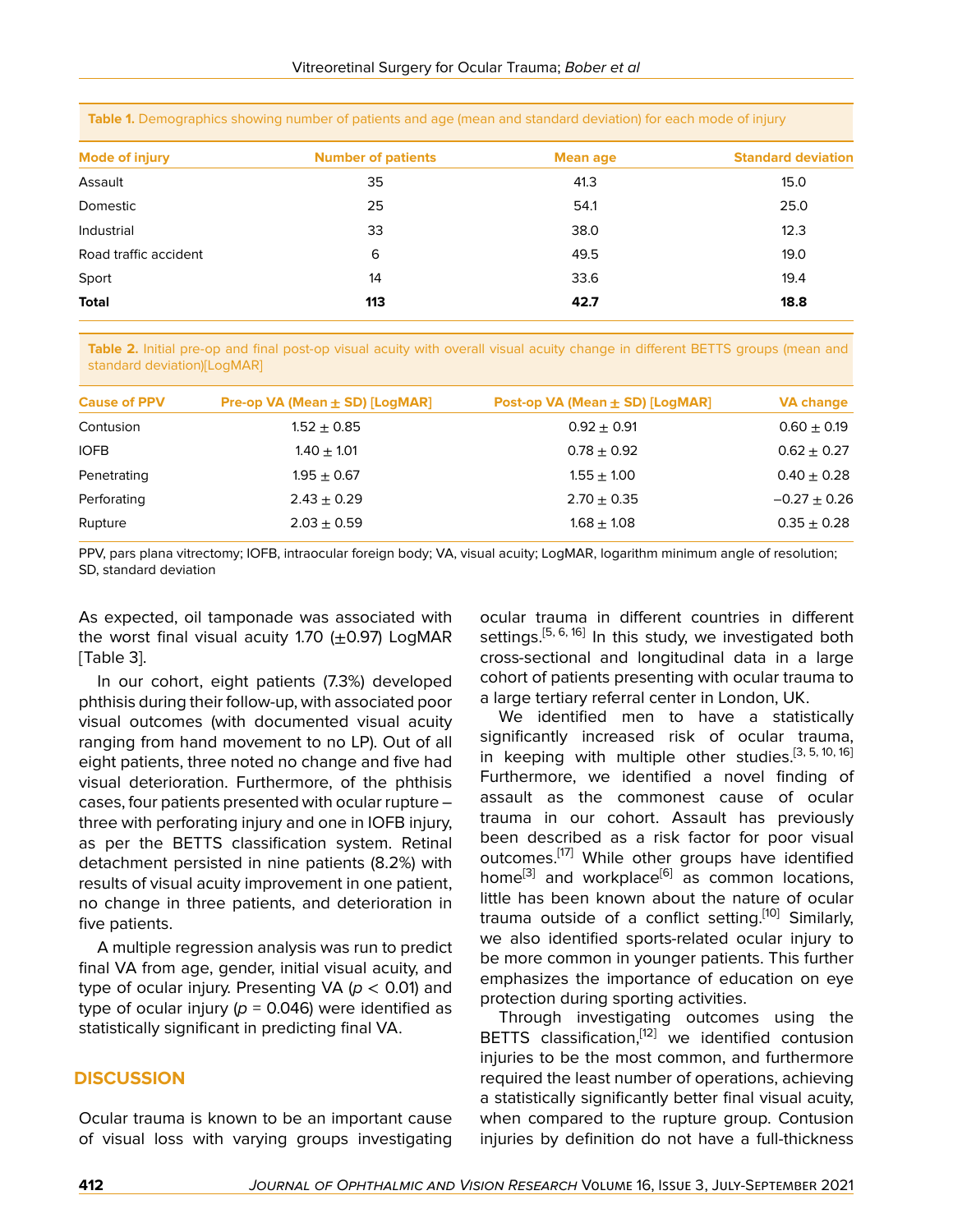| <b>Cause of PPV</b>             | <b>Percentage requiring</b><br>gas tamponade | <b>Percentage requiring</b><br>oil tamponade | <b>Percentage requiring</b><br>no tamponade | <b>Mean final visual</b><br>acuity [LogMAR] |
|---------------------------------|----------------------------------------------|----------------------------------------------|---------------------------------------------|---------------------------------------------|
| Contusion                       | $37.8\%$ (n = 17)                            | $28.9\%$ (n = 13)                            | $33.3\%$ (n = 15)                           | $0.92 \pm 0.91$                             |
| <b>IOFB</b>                     | $28.0\%$ (n = 7)                             | $52.0\%$ (n = 13)                            | $20.0\%$ (n = 5)                            | $0.78 \pm 0.92$                             |
| Penetrating                     | $33.3\% (n = 6)$                             | 50.0% $(n = 9)$                              | 16.7% ( $n = 3$ )                           | $1.55 \pm 1.00$                             |
| Perforating                     | 0%                                           | 100% ( $n = 3$ )                             | 0%                                          | $2.70 \pm 0.35$                             |
| Rupture                         | 10.5% $(n = 2)$                              | 63.2% ( $n = 12$ )                           | $26.3\% (n = 5)$                            | $1.68 \pm 1.08$                             |
| Overall                         | $30.9\%$ (n = 32)                            | $43.6\%$ (n = 50)                            | $25.5\%$ (n = 28)                           |                                             |
| <b>Mean final visual acuity</b> | $0.81 \pm 0.90$                              | $1.70 \pm 0.97$                              | $0.63 \pm 0.84$                             |                                             |

**Table 3.** Frequency of different types of tamponade use in BETTS groups with overall final visual acuity[LogMAR]

IOFB, intraocular foreign body; LogMAR, logarithm minimum angle of resolution

ocular wound, and as such they would be expected to have a better prognosis.

Furthermore, we identified a guarded improvement in visual acuity following PPV for ocular trauma with improvement or stability of visual acuity noted in 66% of patients and an improvement from 1.73  $(+0.86)$  LogMAR to 1.17  $(\pm 1.03; p < 0.01)$  LogMAR. The improvement was noted in all BETTS groups with the only exception of perforating group. While this does demonstrate a statistically significant improvement in visual acuity, it also highlights the guarded prognosis of final visual acuity for PPV following ocular trauma.

Notably, other groups have demonstrated similar improvements following PPV, albeit with different cohorts to ours. Mansouri et al described an improvement from 2.36  $(+0.72)$  LogMAR to 1.50 (±1.14) LogMAR following PPV in a smaller cohort (*n* = 90) in Iran.<sup>[[6](#page-6-5)]</sup> Furthermore, Guven et al described a statistically significant improvement in 337 out of their cohort of 633 patients who underwent PPV following ocular trauma.<sup>[[10](#page-6-8)]</sup> However, it should also be noted that a large proportion (48.2%) of patients in this cohort had terror-related open globe injury, making it difficult to compare their findings with those of this study. Interestingly, Xia et al also describe an improvement in visual acuity from 2.20 ( $\pm$ 0.63) LogMAR to 1.87 ( $\pm$ 0.60) LogMAR in a longitudinal American cohort of 96 eyes, similar to ours.<sup>[[16](#page-6-14)]</sup>

Overall, oil tamponade was the most commonly chosen agent and that group had worst final visual acuity 1.70  $(+0.97)$  LogMAR; however, the reason for this was most likely the type and severity of ocular injury, with the need for a longer acting tamponade. Therefore, in our study, type

of tamponade cannot be used as a prognostic factor on its own. Similarly, Jiang et al concluded that use of silicone oil did not affect the visual acuity prognosis but the severity of presentation, in that case traumatic endophthalmitis, was the main factor determining the appropriate choice of treatment.<sup>[[18\]](#page-6-16)</sup> Vaziri et al concluded that the type of tamponade used should be individualized according to the characteristics of the patient and medical presentation.[\[19\]](#page-6-17)

Additionally, only 8 and 9 patients out of 110 patients followed-up developed phthisis and a persisting retinal detachment, respectively, at the final visit. Furthermore, there was a wide variation of one to five surgeries required for patients with ocular trauma in our cohort, with a mean of 1.8  $(\pm 1.0)$ operations similar to other cohorts.<sup>[[16](#page-6-14)]</sup> Furthermore, we identified that presenting  $VA$  ( $p < 0.01$ ) and type of ocular injury  $(p = 0.05)$  as prognostic indicators for final VA again suggesting that those with less severe injuries on presentation have a better prognosis. Indeed, initial VA was shown as an important prognostic factors in multiple previous studies.[\[5,](#page-6-4) [10,](#page-6-8) [20,](#page-6-18) [21\]](#page-6-19)

There are, however, limitations to our study. We were unable to investigate the presence of endophthalmitis, presence of afferent pupillary defect and zone of injury (as previously explored by the OTS), and the impact of this on surgical outcome. Secondly, our study does not involve information on the timing of the PPV. Currently, there are no clear guidelines concerning the optimal timing of surgery. According to Ryan et al and Brinton et al, patients that underwent vitrectomy within first 14 days after presentation seemed to have better visual outcomes than those